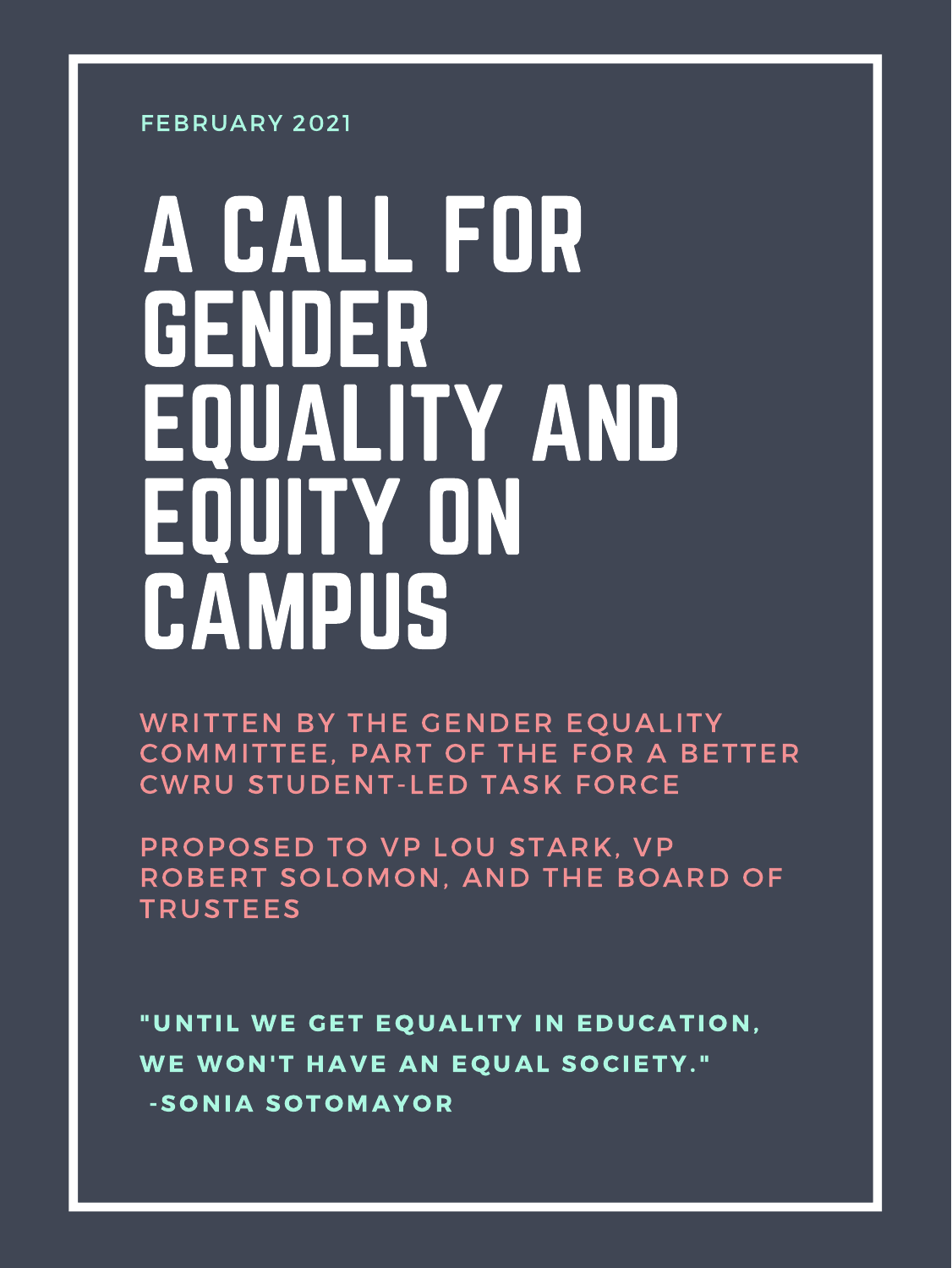#### OPENING STATEMENT

At CWRU, there are many resources and groups dedicated to supporting students. However, students still experience discrimination and feel as if they lack support. The ideas we propose work to tackle this gap, focusing on gender-based issues across campus.

Gender inequality affects all students, but especially those with marginalized gender identities. Gender discrimination and microagressions are seen everywhere, from classes and students orgs to athletics and Greek Life. If students, faculty, staff, professors, and administrators together work to eliminate gender inequality, CWRU will become a more welcoming and inclusive community for all.

While we understand there are constraints that may make these changes difficult, including restructuring, funding, and prioritizing, the outcome of these proposed ideas would be well worth the time and effort.

Edits to this proposal were made in response to community feedback in February 2021.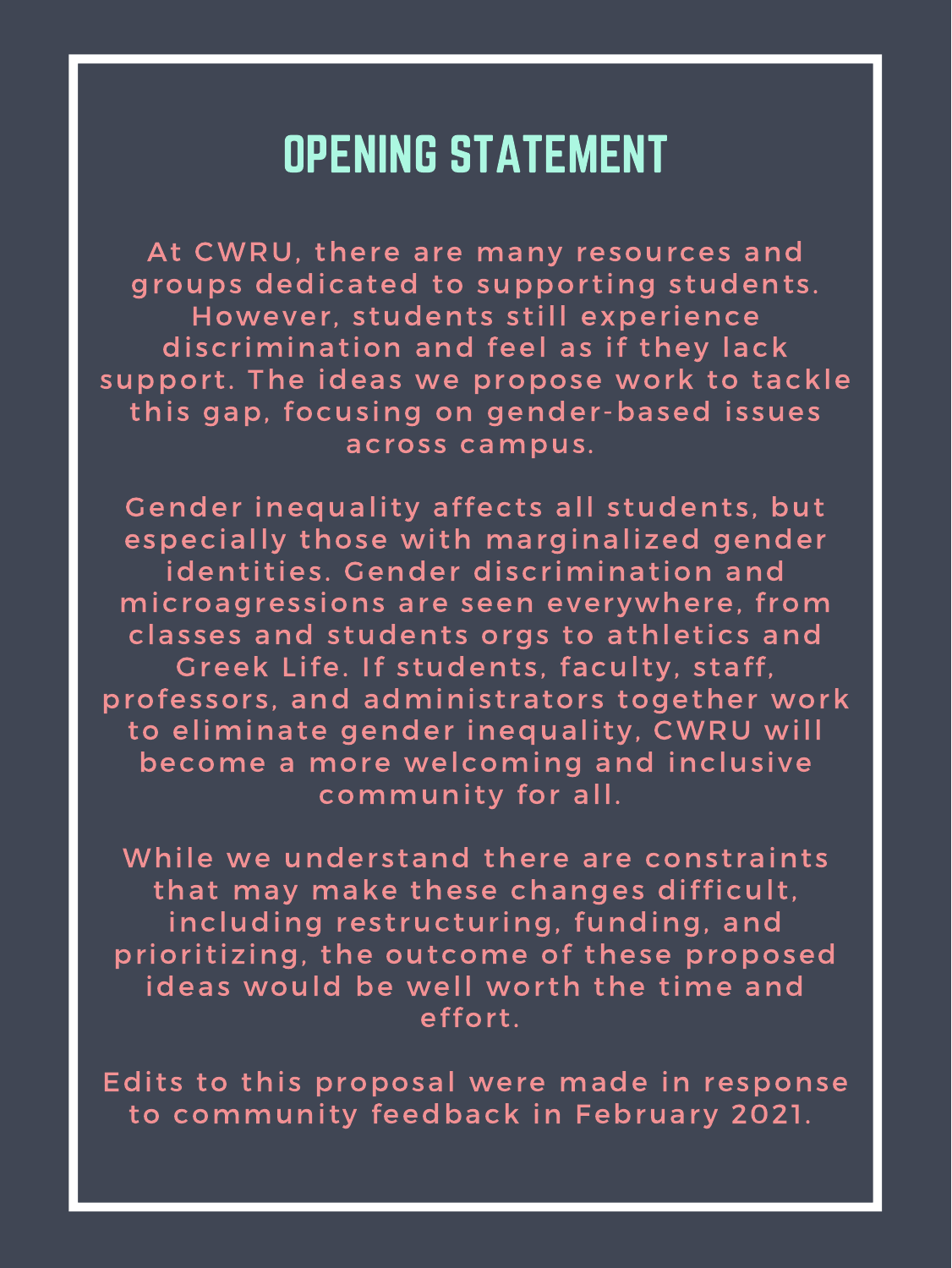## URGENT ACTION

- Increase funding & staff for Mather Center for Women.
	- $\circ$  Fully fund all Mather Center initiatives outlined in the strategic plan
	- Require all graduate programs and professional schools to share Women's Center resources each semester
- Offer coursework open to all on gender inequality.
	- o Immediately create faculty/staff team from Mather Center, OMA, SJI to begin development
	- $\circ$  Cover all levels of intervention cultural,
		- structural, institutional, community, interact ional, individual.
	- $\circ$  Focus on consciousness-raising, actionoriented learning goals
	- **Make open to all community members** undergrad, graduate, staff
	- Or make it Teach-In style class, actionfocused, consciousness-raising
	- $\circ$  Utilize students from important groups to speak to experience and realistic change to behavior for students; cons ider Teach-In model
	- o Include of student-led discussions and peer leaders embedded in class
	- $\circ$  Adopt presentation-discussion model; guest speakers followed by discussion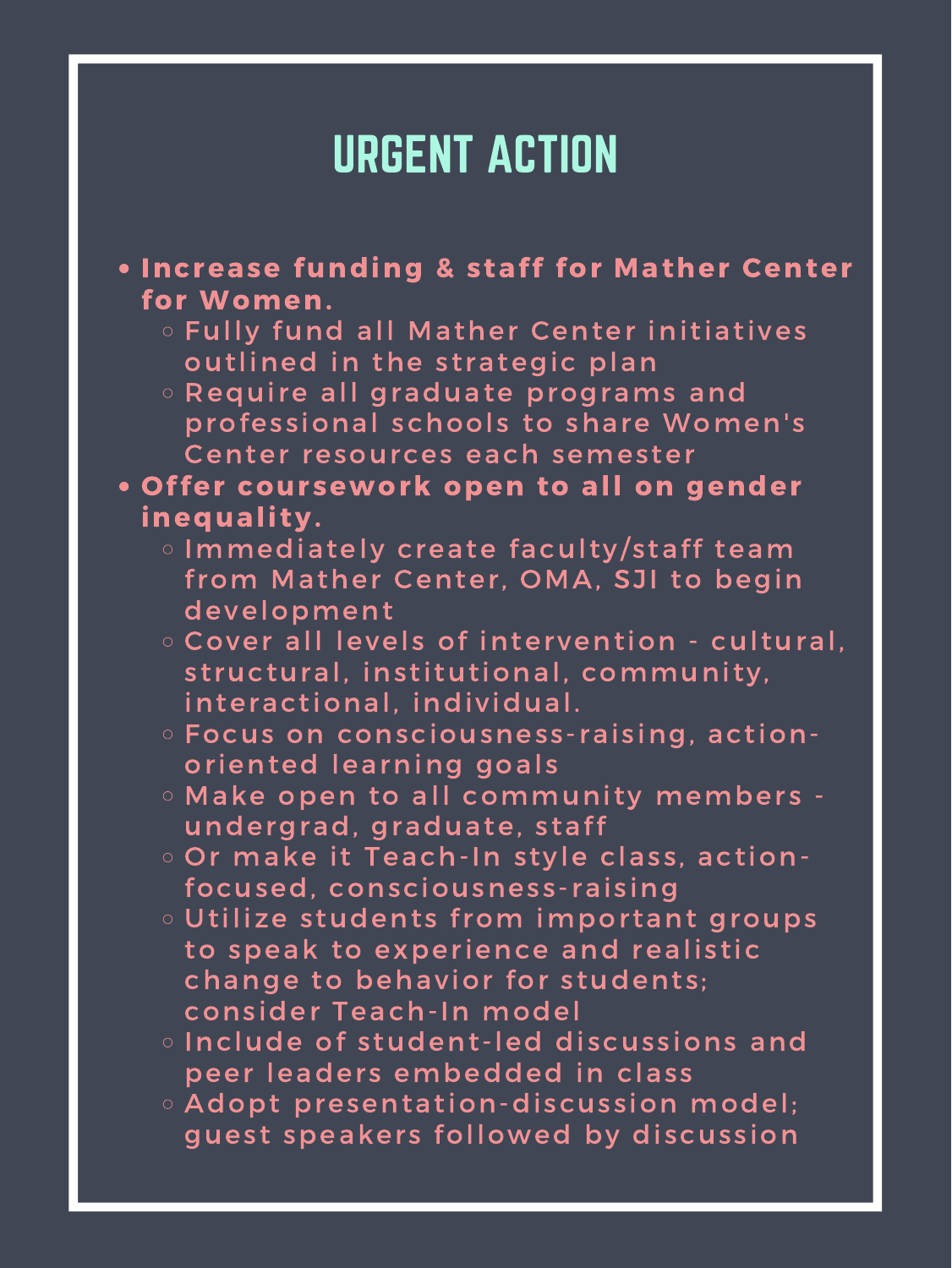#### UNIVERSITY LEADERSHIP

- Conduct a formal review of gender equity on all levels of the university\*. Metrics must include:
	- $\circ$  Report of sexual misconduct investigations, demographics of those involved, how incidents were reported, and an examination of equity in outcomes
	- o Report of gender- and power-based violence in Greek life, athletics, academic settings, university hous ing
	- $\circ$  Report of women, women of color, and those of marginalized gender in leadership positions in academia & staff (separated by department)
	- o Report of findings from an anonymous survey on gender discrimination of all community members
	- **OReport of findings of inequity and next steps for** leadershipSet strategic goals and objectives for the university to close the gender gaps
	- o Publish findings in an annual report beginning in
	- 2021
	- $\circ$  Hold public meetings to present findings to and seek feedback from community members
- Eliminate outdated requi rements for students and replace it with social equity education.
	- **O Redevelop SAGES to be an extended orientation** model throughout the first year experience
	- o Include all trainings on microaggressions, bystander action, & cultural concerns
	- **ORequire coursework on gender & intersectional** bias, importance of best practices of allyship such as pronoun use
	- $\circ$  Collaborate with residence life to tie into community guidelines
	- o Create a united graduate student training curriculum

Example from Ohio State: https://womensplace.osu.edu/resources/status-report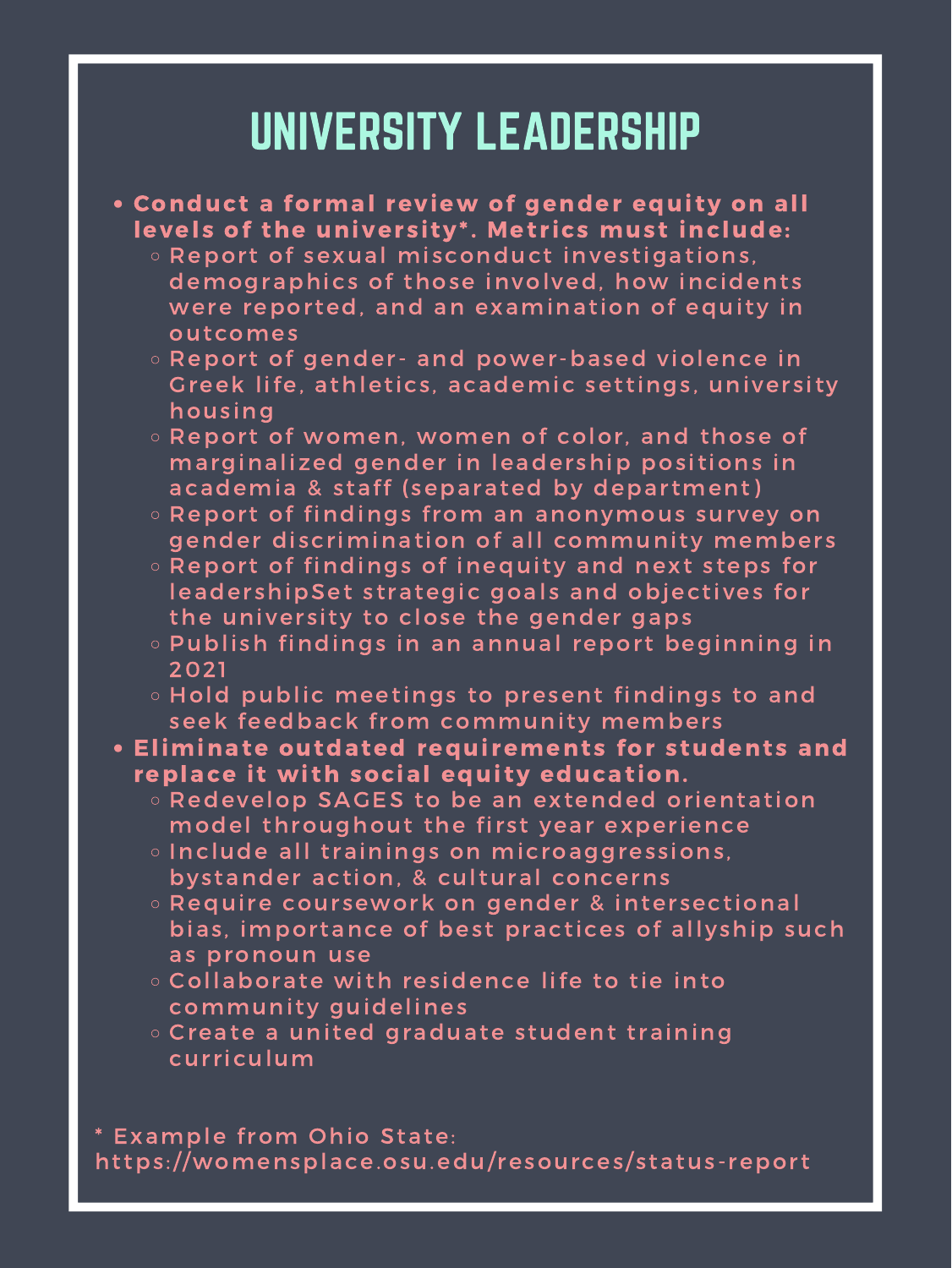### UNIVERSITY LEADERSHIP

- . Increase education on use of pronouns prefer red vs. legal name\*
	- o Streamline process of identifying a preferred name
		- Above-board for students to navigate
		- Extend choices in SIS, apply across all sys tems
		- Improve and make cohesive changes across systems when changes are made in SIS, option to push an update across systems when change is made
	- $\circ$  Expand options for pronoun identification in all university systems
		- Able to select multiple pronouns and identify order
	- o Special attention paid to first-year, incoming, and undergraduate students whose parents are communicated to from the university
	- Normalize use on campus
		- Include video on pronoun use in faculty/staff training
		- **Standard syllabus statement on** pronouns/preferred name use
		- Develop best practices for use of personal pronouns in foreign language courses
- Centralize student resources and options for seeking support
	- **Support USG's CWRU resources app and** information out initiative
	- $\circ$  Promote our committee's flowchart that includes all places students can go for support when they experience discrimination, bias, or violence
	- **EXPLAND EXPLAND THE CCRS**
	- $\circ$  Promote across the university community

#### \*Suppor ted by the LGBTQ+ Commi t tee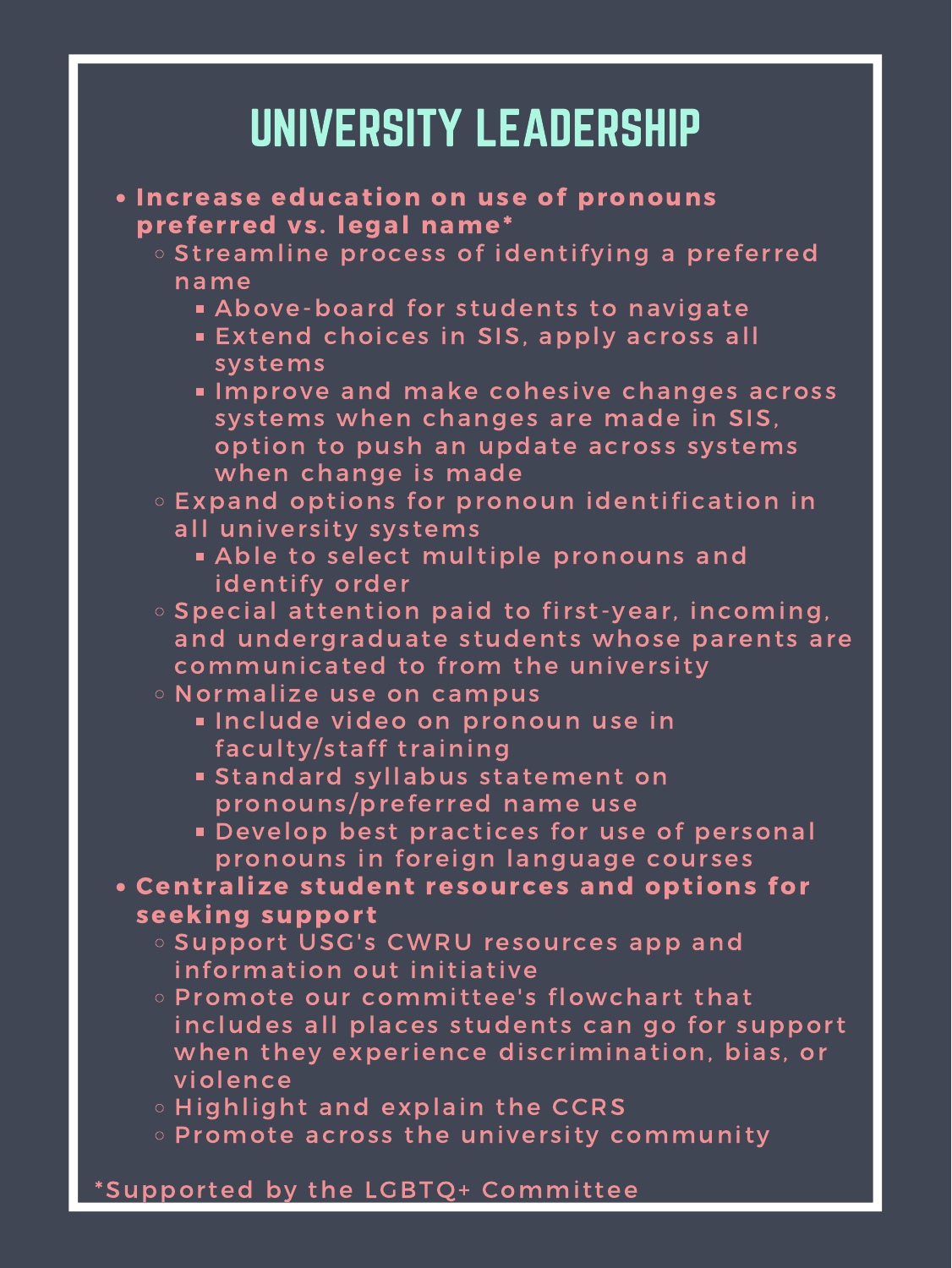## FACULTY & DEANS

- Increase representation of women, women of color, and non-binary folx in leadership
	- o In faculty departments, especially in STEM fields
	- o Promote women and gender minorities to positions of leadership
	- o Develop clear policies and practices to address bias and discrimination in hiring process
- Create standardized policies for course syllabi
	- **Explain the CCRS, other support resources (link to** central website)
	- o Describe how to recognize microaggressions & bias
	- Statement on pronoun/preferred-name use
	- **O Best practices for inclusion**
	- $\circ$  Require professors to discuss in the first course meet ing
- . Ask about bias in course evaluations
	- $\circ$  Add question about microaggressions
	- o Ask students to rate the degree of respectful and comfortable environment
- Require all professors to participate in training on gender equality/equity in the classroom
	- o Must be repeated annually
	- o Discuss applying training to class setting, research setting

#### • Promote positive behaviors

- $\circ$  Create awards & formal recognition for faculty for supporting students & promoting cultural change
- $\circ$  Consider positive behaviors in tenure reviews, promotional considerations
- $\circ$  Promote how-to resources to faculty departments through newsletters, official communications, department meetings
- Require each college to provide a gender breakdown of faculty in each department
	- o Include tenured/ tenured-track faculty,
	- Assistant/Adjunct Professors, and Instructors
	- **O** Utilize self-report tools to gather data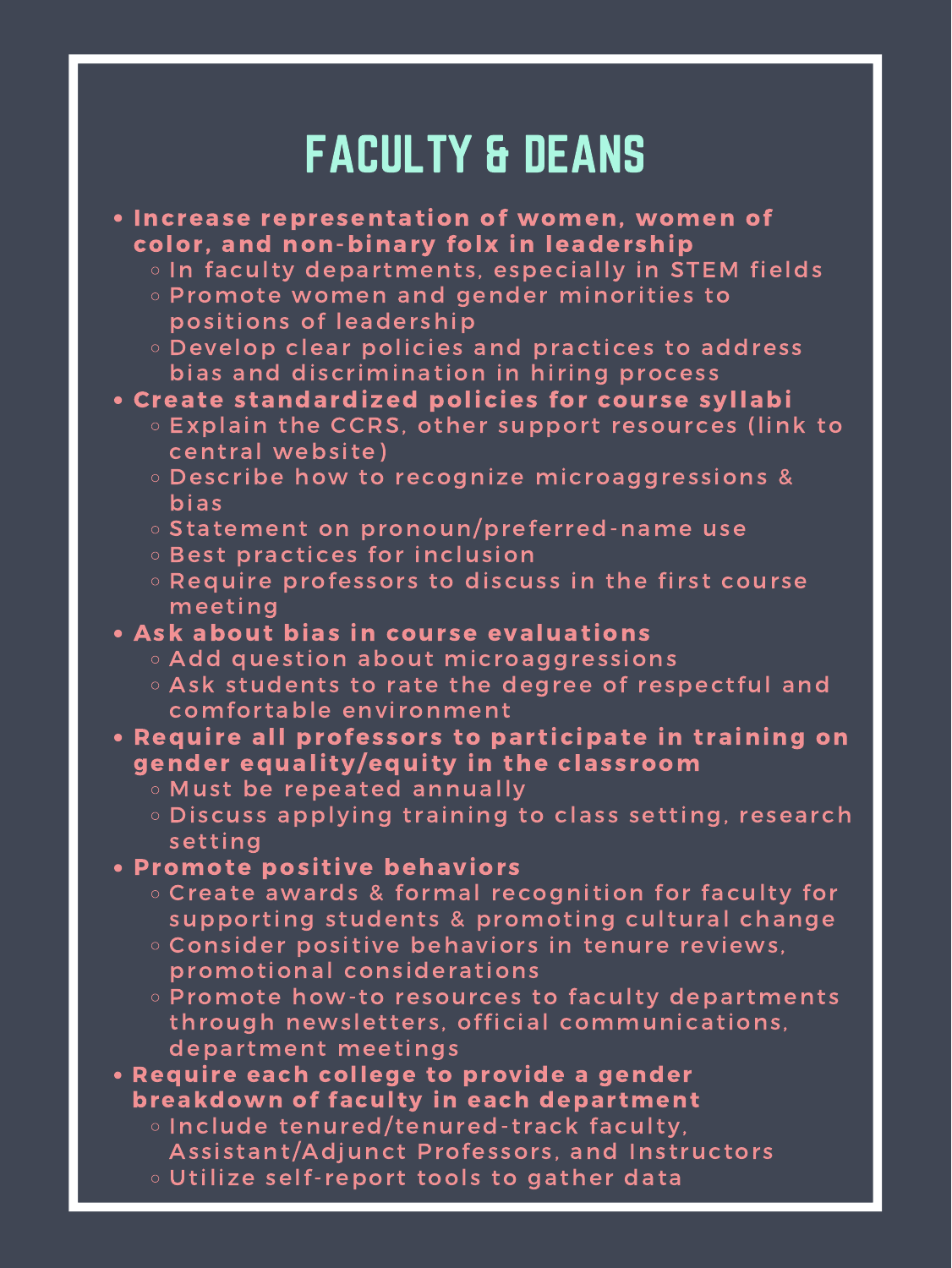## **STUDENTS**

- . Include anti-microaggression policy in student code of conduct
	- $\circ$  Hold students accountable to this policy through mainstream disciplinary channels
- Address gender inclusion & equity in Greek Life\*
	- $\circ$  Create a policy in collaboration with GLO on nonbinary student inclusion
	- $\circ$  Report to and update the entire CWRU community on incidents of fraternity & sorority involvement in sexual misconduct cases

#### • Expand and diversify mental health services

- o Women & gender/sexual minorities use counseling much more often than the general population
- Expand services :
	- Hire many more therapists & lower caseloads
	- Require all therapists to have extensive training on serving diverse populations, bias & discrimination
	- Removing limits on number of sessions & frequency Have no waitlist; maintain more open appointment slots
- **ODiversify services:** 
	- . Place mental health providers AND advocates, who can help students cope and take action in response to discrimination, in safe spaces for minority students - Women's Center, LGBT Center, OMA
	- Consult experts in Mandel School, graduate schools on how to best support students' mental health & oppression needs
- $\circ$  Continue CWRU Cares services post-pandemic to provide for students over breaks and up to a semester after leaving campus
- . Increase support of students who are pregnant and **parenting** 
	- o Centralize resources and accommodations
	- o Publicize current resources and accommodations

\*Supported by the LGBTQ+ Committee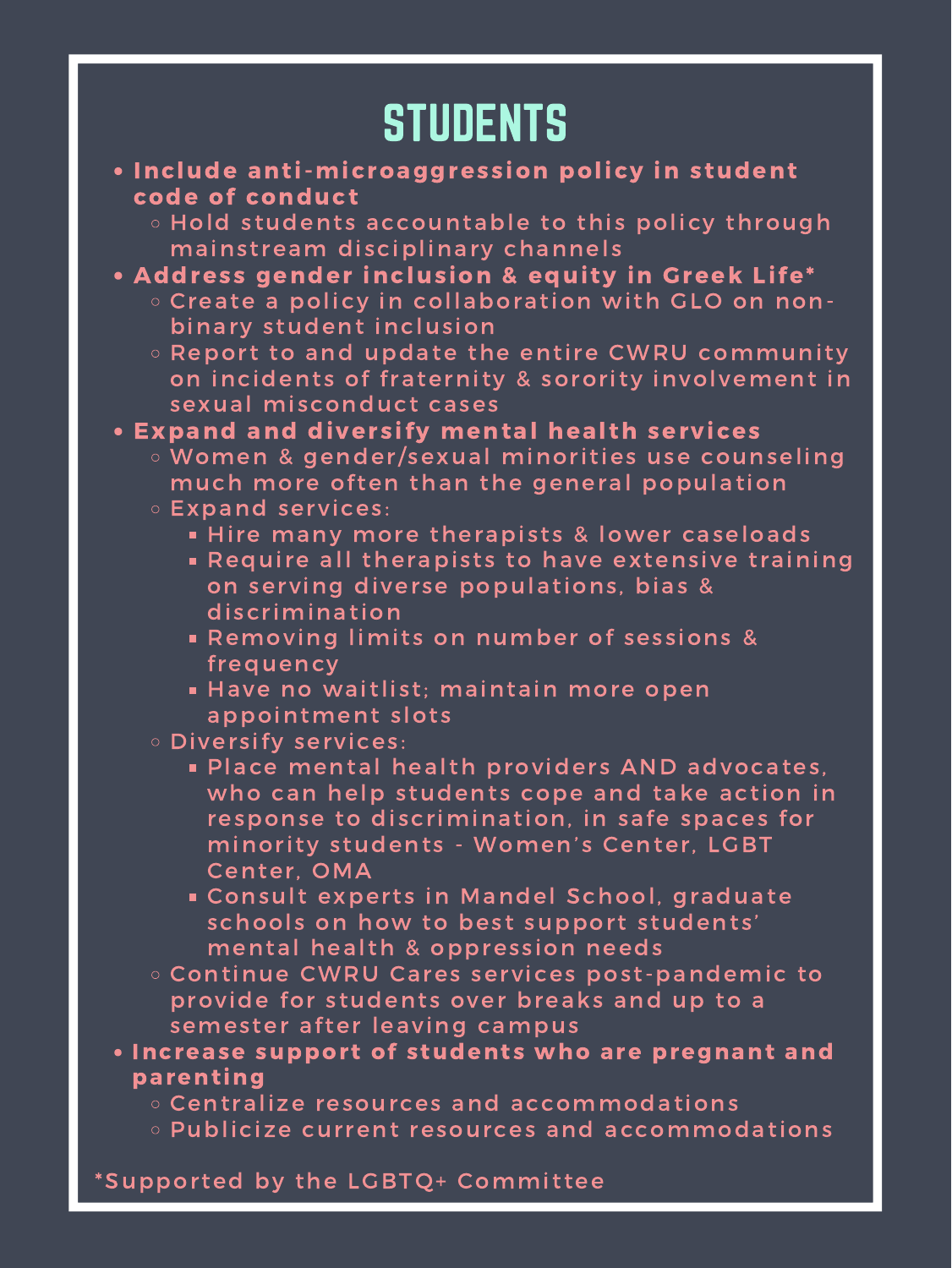# COMMUNITY ACCOUNTABILITY

- Create policies against discrimination & microaggressions that apply to all faculty affiliated wi th CWRU
	- $\circ$  Create a safe and anonymous complaint process
	- available to all students & community members
	- $\circ$  Keep record of all complaints against *individuals*
	- o Include disciplinary measures
	- o Require faculty to demonstrate change following a complaint
	- $\circ$  Remove faculty who do not demonstrate change
- . Include contributions such as mentorship, cultural change, and intentionally inclusive behavior in tenure reviews and promotion considerations
	- $\circ$  Consider gender/general inclusion complaints in tenure reviews & promotion considerations
	- **Audit all tenure reviews and promotion** considerations for implicit bias & discrimination

\* Supported by the LGBTQ+ Committee \*\* Current list of gender-inclusive bathrooms: https://case.edu/lgbt/resources/transgenderresources /bathroom-inventory

# MARGINALIZED GENDER IDENTITIES

#### . Gender-inclusive educational materials\*

- o Posters in bathrooms!
- $\circ$  Reporting process for concerns vandalism of materials in private spaces
- All-gender bathrooms more, more inclusive\* \*\*
- Fully fund LGBT Center caseworker LGBT Center strategic plan\*
- . Coordinated communication to entire campus on issues of bias, inequality, and injustice\*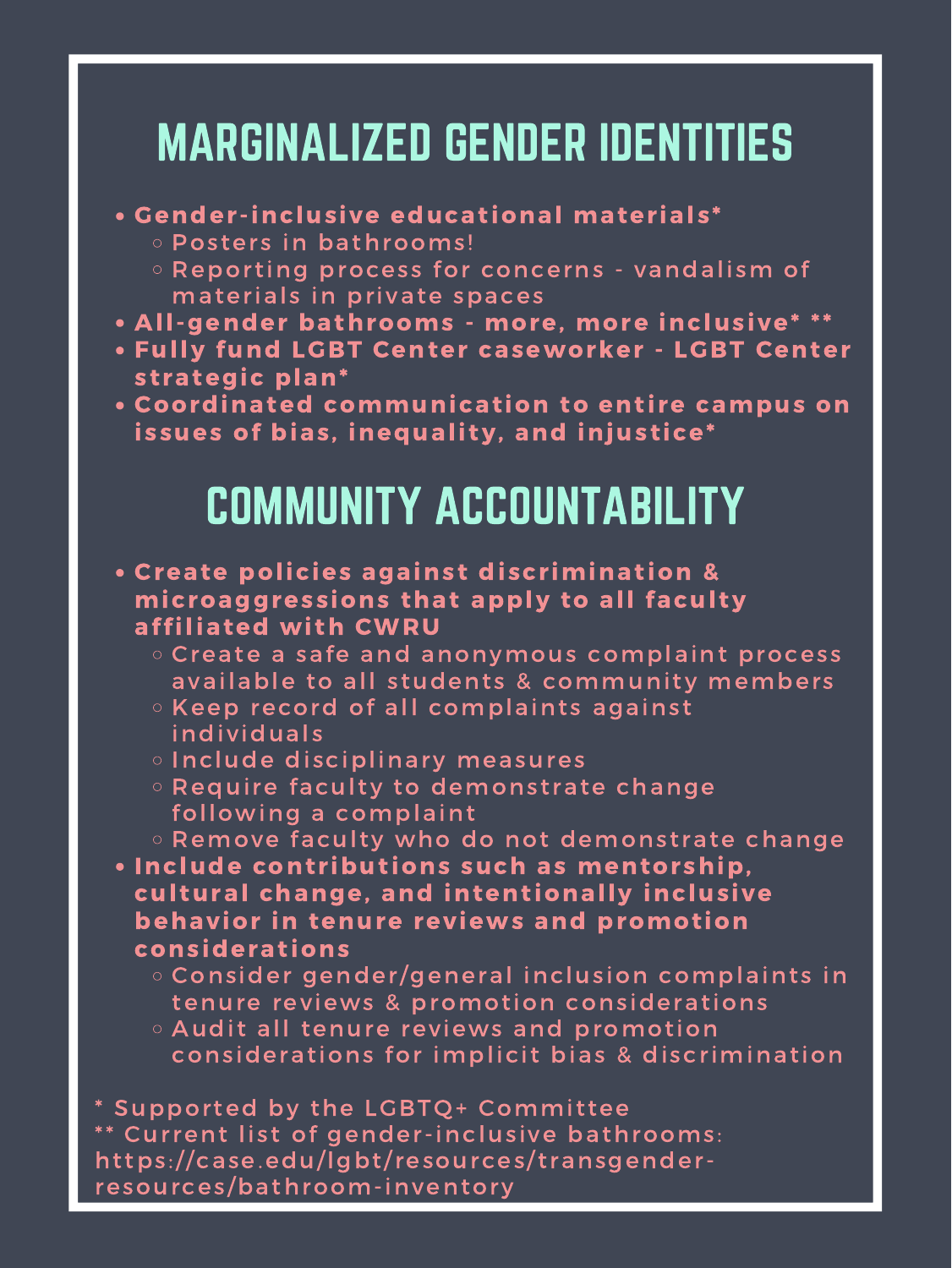### COMMUNITY TRAINING

- Identify core competencies of a respectful, equi table, inclusive campus for all members of the CWRU community, including:
	- **Toxic masculinity and rape culture**
	- Power-based violence
	- **O** Microaggressions & bias
	- o Structural inequality
	- **O. Techniques for pronoun etiquette**
- Require all members of the CWRU community to participate in multi-day continuing education session on power-based violence, equity, and inclusion
	- $\circ$  Must include intersectional feminist understanding of power and control on micro & macro levels
	- $\circ$  Must be required annually of all people
	- $\circ$  Include application specific to role in community: faculty, student, staff
- $\circ$  Include discussion among classmates, faculty departments, offices, graduate schools on applying learning to community guidelines  $\circ$  Separate and in addition to redeveloped SAGES program for new undergraduates  $\circ$  Offer credit for all training sessions to compensate students for their time Training on microaggressions & bias for anyone in leadership roles on campus, specifically on bias and equity in their role
	- $\circ$  Academic leadership roles: TAs, SIs, faculty
	- o Student leadership roles: any elected position
	- **O Managers and staff leaders**
	- **O RAs and Orientation Leaders**
- Include issues of intersectional gender equity in all diversity trainings
	- o Including Diversity 360
- Develop resources around best practices
	- $\circ$  Navigating difficult conversations & confrontation
	- $\circ$  Pronoun etiquette and how to talk about it
	- o How to Guides, shared via email & social media